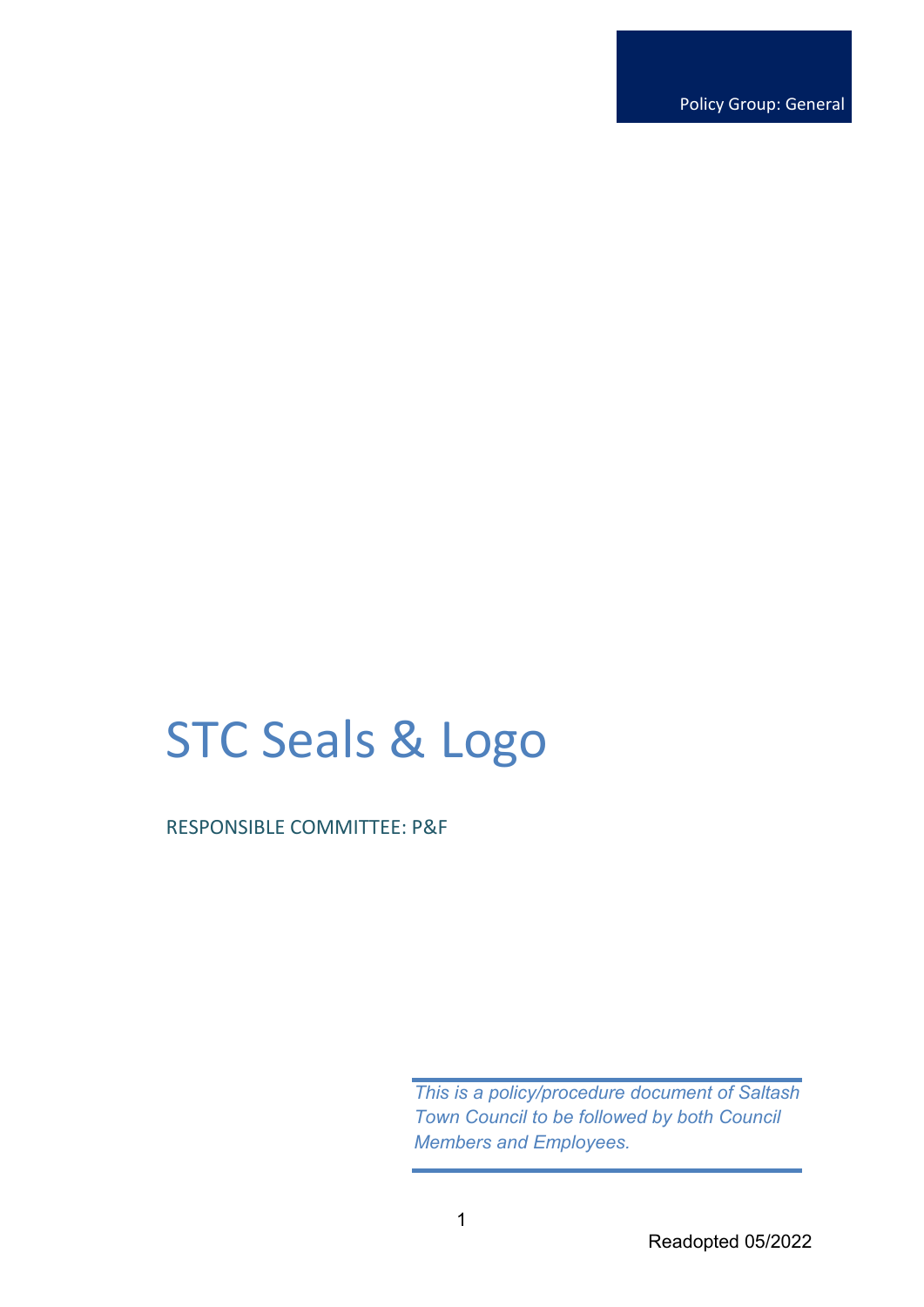| <b>Current Document Status</b>       |                       |                    |                 |  |
|--------------------------------------|-----------------------|--------------------|-----------------|--|
| <b>Version</b>                       | 1/2022                | <b>Approved by</b> | <b>ATM</b>      |  |
| <b>Date</b>                          | March 2011            | <b>Date</b>        | 05.05.2022      |  |
| <b>Responsible</b><br><b>Officer</b> | <b>AJT</b>            | Minute no.         | 54/22/23b(xxii) |  |
| <b>Next review date</b>              | Annual or as required |                    |                 |  |

| <b>Version History</b> |                |                      |                                                 |  |
|------------------------|----------------|----------------------|-------------------------------------------------|--|
| <b>Date</b>            | <b>Version</b> | <b>Author/Editor</b> | <b>Notes</b>                                    |  |
| March<br>2011          |                | AK                   | New - Min. 291/10/11<br>Approved FTC 03.02.2018 |  |
| May 2021               | 1/2021         | <b>AJT</b>           | Reapproved - new council                        |  |
| May 2022               | 1/2022         | <b>AJT</b>           | Reapproved                                      |  |

## **Document Retention Period**

Until superseded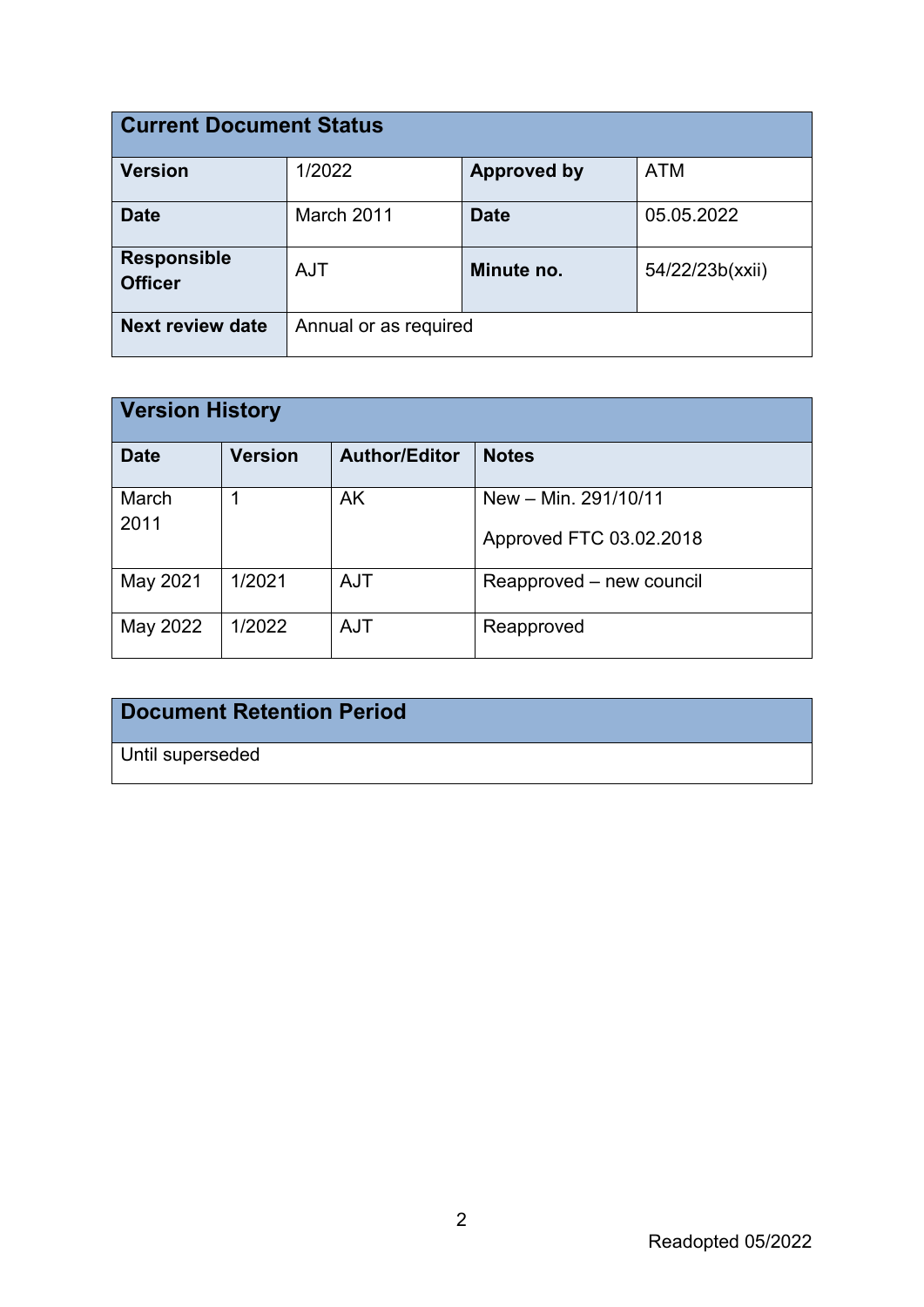## **Saltash Town Council Policy on use of STC Seals & Modern Logo**

### **Context**

STC receives a number of requests for use of the STC Seals and Logo, many of which are similar to previous requests. Due to the proper desire to protect the use of the seals and logo, these are all referred to P&F and/or Full Council – a time consuming process. A clear policy of when permission will be given for the use of the logo, without reference to Full Council and exercised via delegated authority to the Town Clerk, would allow for continued protection of the seals whilst saving council meeting time to concentrate on other priorities. A written policy of when permission generally will and will not be given for the use of the seals will also aid the council in maintaining consistency.

### **Protocol**

- 1. The Town Seals represent the history and dignity of the town and need to preserved and respected as such, with their use limited to situations that will not devalue them.
- 2. The Modern Logo represents the modern face and image of Saltash: it can be used more widely, but must still only be used in situations that could not bring the town into disrepute or associate it with inappropriate commercial ventures.
- 3. Requests to use the Town Seals must be approved by Full Council, with recommendation through P&F where time allows.
- 4. Requests to use the modern logo will be delegated to the Town Clerk to either:
	- a. approve or decline with reference to 7 below;
	- b. refer to Full Council, via P&F where not urgent.
- 5. Except in exceptional circumstances, and only then by approval of Full Council, permission to use either the Modern Logo or Seals will not be permitted in a context where it might be seen to be supporting a commercial venture.
- 6. The Council will generally only be minded to approve the use of the Seals for instances that are:
	- a. Within Saltash;
	- b. Are for Town Council projects or requests that have a strong direct link to the town council – i.e. through funding or ongoing association;
	- c. Are in a permanent stationary place (e.g. not on vehicles, memorabilia, flyers etc.) or, on official Town Council publications;
	- d. Are of a suitably dignified nature;
	- e. Not unacceptable under point 5 above.